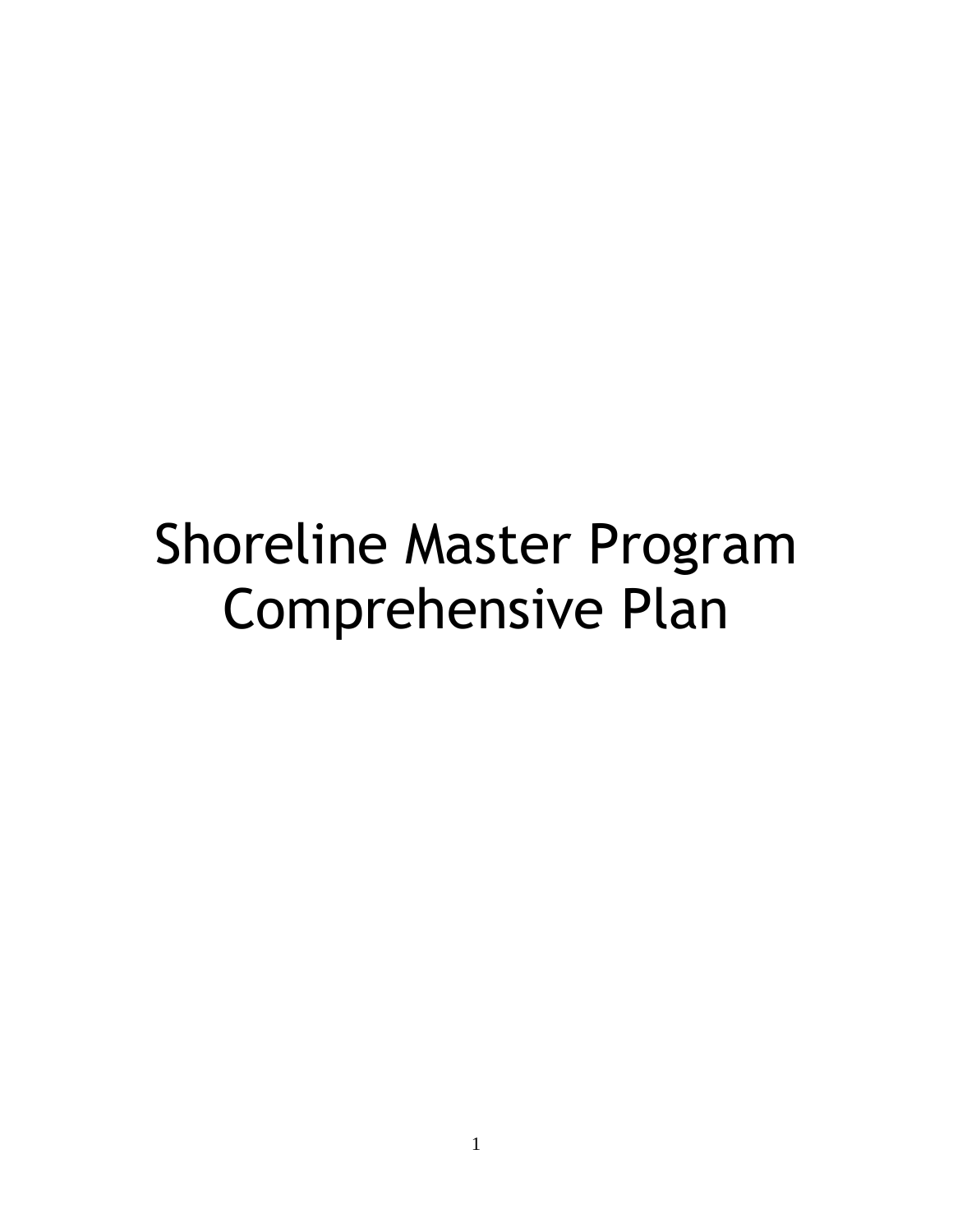# C-4 Shorelines June 2012

# discussion

In conformance with the goals of the State Shoreline Management Act, the Seattle Shoreline Master Program accommodates a variety of functions and activities unique to the shoreline  $distinct((\alpha + \epsilon)$ , especially water-dependent businesses and shoreline recreation activities, and protects and enhances public access, natural areas, ecological functions and views of the water. Policies in this section guide management of Seattle's shorelines and describe the purposes of the shore line environments. Together with the Seattle Shoreline Master Program Regulations in the Land Use Code, Chapter 25.09 regulations for Environmental Critical Areas and Shoreline Restoration and Enhancement Plan, these policies constitute the Seattle Shoreline Master Program. ((Management of Seattle's shorelines is guided by the Area Objectives for Seattle's shorelines as established in these policies, and the purpose of the shoreline environments, the shoreline environment designations and the use regulations and development standards established in the Land Use Code. All these elements combined constitute the Seattle Shoreline Master Program.))

# shoreline use

- LUG39 Encourage((stablish)) shoreline uses that result in long-term over short-term benefit.
- **LU**G40 Define appropriate uses for specific ((Plan for and encourage the integration and location of compatible uses within))segments of the shoreline.
- **LUG41** Locate ((all non-))uses that are not water dependent or water-related ((uses)) on upland lots to optimize shoreline use and access.
- **((LU**G42 Establish a management system that will anticipate, prioritize, and permit all reasonable and appropriate uses.))
- **LU**G42 Protect ecological function of those areas of shoreline that are biologically significant or that are geologically  $((43))$   $((\text{dangerous or}))$  fragile $((, \text{or biologically fragile})).$
- **LU**G43 Restore and enhance ecological function through non-regulatory programs and policies.

# ((shoreline use policies))

**LU**231 ((Permit)) Allow only those uses, developments, and shoreline modifications(( $\theta$ **r** conditions )) that retain options for future generations, unless identified benefits clearly outweigh the physical, social, environmental and( $(\overline{\Theta}r)$ ) economic loss ((to future generations; since competition between uses for shoreline does not generally occur over at one moment, but over a period of time.)) over a 20-year planning horizon. Use  $p(P)$  reference will be given in the following order:

1. On waterfront lots:

((4))a. Uses that ((Protection and))protect or restore and enhance((ment of ))natural areas ((or systems))and ecological processes and functions, $((.)$  particularly those areas or systems identified as containing or having unique geological, ecological or biological significance.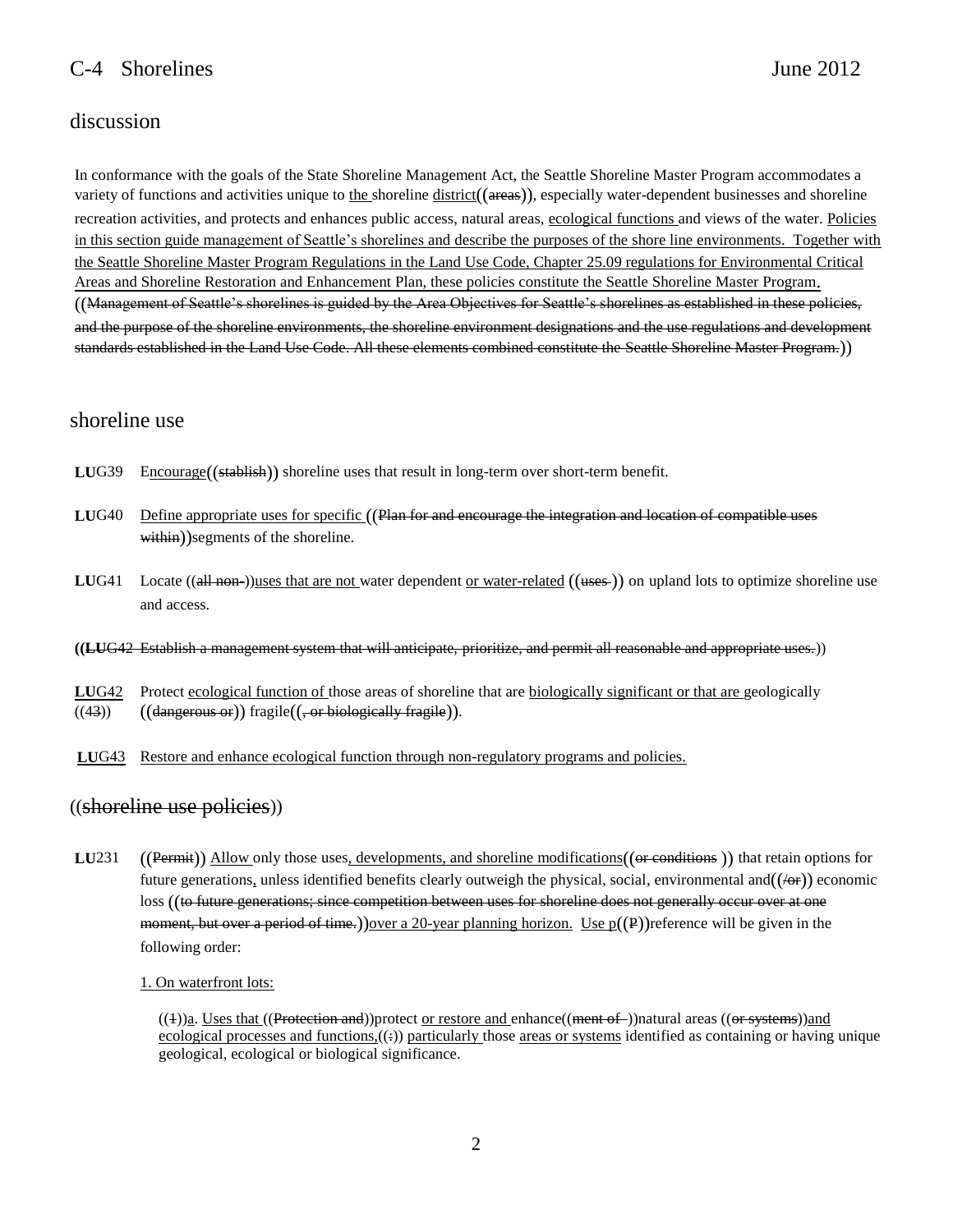$((2))$ <sub>b.</sub> Water-dependent uses $((\frac{1}{2}))$  - all uses that cannot exist in  $((a_{n} + b_{n})$  location other than waterfront and  $((a_{n} + b_{n})$ dependent))require location on the water by reason of the intrinsic nature of their operations. However, because of their historic role and legal recognition by the City, existing floating homes as of January 2011(moorage)) are designated as a water dependent use.((Such designation does not imply support for increase of floating home moorage.)) The intent of this policy is to recognize the existing floating home community in Lake Union and Portage Bay, while protecting natural areas, preserving public access to the shoreline, and preventing the displacement of water-dependent commercial and manufacturing uses by new floating homes. ((Areas with substantial concentrations of existing floating homes shall be given a designation that preserves residential uses.))

c. Water-related uses - those uses or portions of a use that are not intrinsically dependent on a waterfront location but whose economic viability is dependent upon a location in the Shoreline District because: (a) the use has a functional requirement for a waterfront location such as receiving shipments of materials by water, or the need for large quantities of water in the use or activity or (b) the use supports water-dependent uses or is more convenient to customers.

d. Water-enjoyment uses - those uses that facilitate public access to the shoreline as a primary characteristic of the use; or a use that provides for recreational use or aesthetic enjoyment of the shoreline for a substantial number of people as a general characteristic of the use and which, through location, design, and operation, ensures the public's ability to enjoy the physical and aesthetic qualities of the shoreline. In order to qualify as a water-enjoyment use, the use must be open to the general public, and the shoreline-oriented space within the project must be devoted to the specific aspects of the use that fosters shoreline enjoyment.

e. Uses that are not water-dependent with regulated public access or with ecological restoration and enhancement.

((3)) ((Non-water dependent uses: those uses that do not need a waterfront location to operate.)) Uses that are not water-dependent, water-related or water-enjoyment as defined above, without regulated public access or ecological restoration and enhancement.

- 2. On upland lots: Preferred uses are those that complement uses on adjacent waterfront lots.
- 3. The preference for protection of the ecological conditions of the shoreline shall be accomplished by prohibiting uses that would negatively impact natural areas, by providing mitigation for negative impacts caused by the use and by providing restoration and enhancement of natural areas where they are degraded.
- 4. Preferred uses will vary according to the purpose of the shoreline environment.
	- a. Where the purpose of the environment is to encourage water-dependent and water-related uses, these uses shall be preferred by prohibiting and/or restricting the number of uses that are not water-dependent or water-related allowed on waterfront lots.
	- b. Where the purpose of the environment is to provide public access, these uses shall be preferred by preferred by allowing uses that provide public access.
	- c. Where the purpose of the environment is to protect ecological processes and functions, protection of ecological processes and functions shall be preferred by permitting uses that achieve this purpose.
- **LU**232 ((Define in ))In the Land Use Code, identify ((all ))appropriate shoreline uses and related standards, and provide site development ((performance-))standards and other appropriate criteria indicating minimal acceptable standards to be achieved. ((Uses shall be preferred in the following order:
	- 1. On waterfront lots:
		- a. Protection and Enhancement. Uses that provide for protection and enhancement of natural areas or systems.
		- b. Water-dependent uses. Uses that are dependent on the water by the intrinsic nature of their operation.
		- c. Water-related uses. Uses that are not intrinsically dependent on a waterfront location but whose operation cannot occur economically without use of the water adjacent to the site.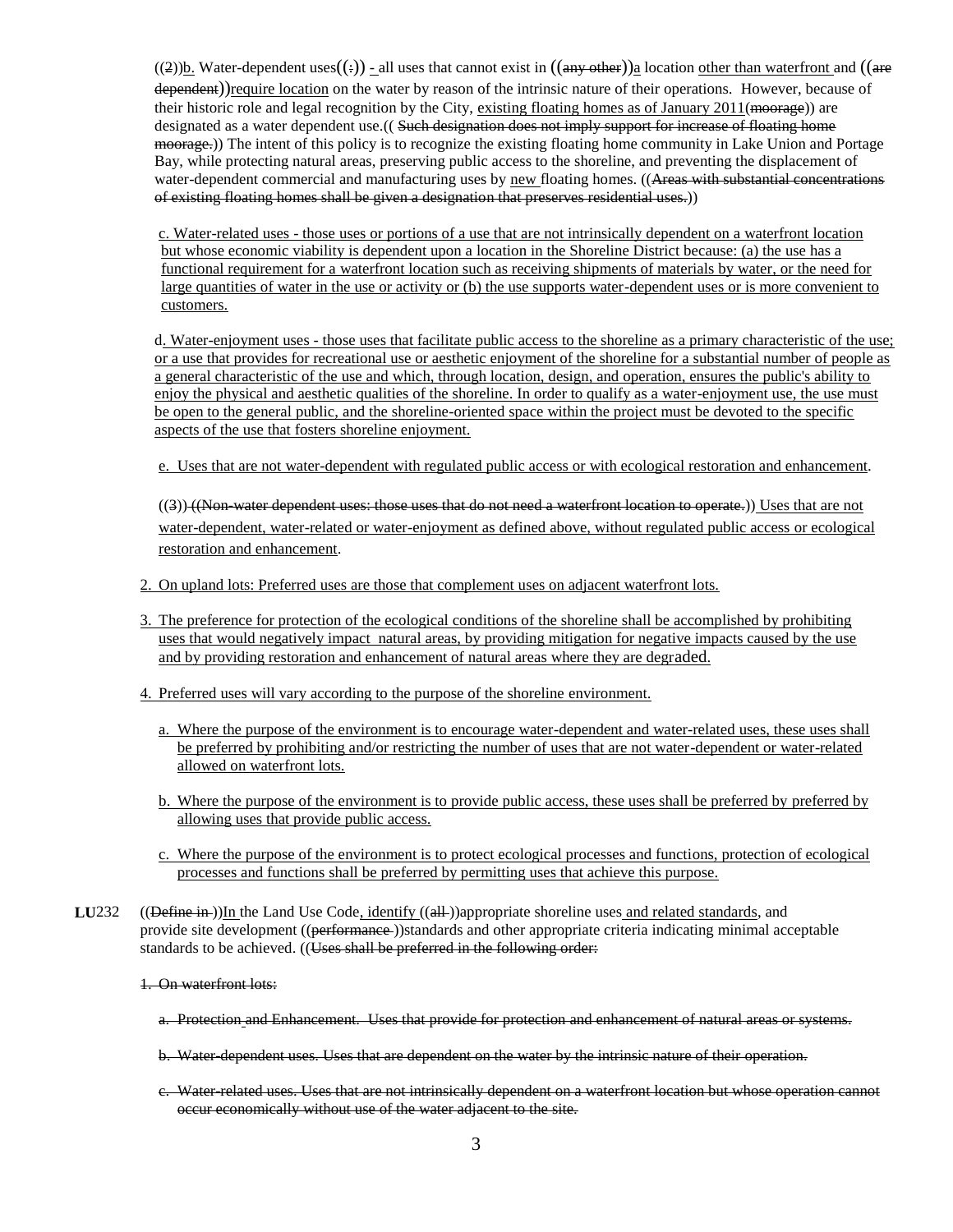d. Non-water-dependent uses with regulated public access. Uses that are neither water-dependent nor water-related because they do not use the water, although a waterfront location may increase their profitability. Such uses may provide a public benefit because they provide an opportunity for substantial numbers of the people to enjoy the shorelines of the City.

e. Non water dependent uses without regulated public access.

- 2. On upland lots: Preferred uses are those that complement uses on adjacent waterfront lots.
- 3. The preference for natural areas shall be accomplished by prohibiting uses that would disrupt natural areas or by providing enhancement of such areas where necessary.
- 4. Preferred uses will vary according to the purpose of the environment:
	- a. If the purpose of the environment is to encourage water-dependent and water-related uses, these uses shall be preferred by prohibiting and/or restricting non water-dependent uses on waterfront lots.
	- b. If the purpose of the environment is to provide public access, providing public access shall be preferred by permitting non water-dependent uses and requiring public access.
- 5. The determination that a shoreline area is suitable for a particular water-dependent use shall be made by comparing the area's physical characteristics and existing land use patterns to the rezone requirements of water-dependent uses.))
- **((LU**233 Identify those areas of shorelines that are geologically or biologically dangerous or fragile and regulate development to prevent damage to property or organisms and the general public.))
- **LU**235 Allow live-aboards on vessels in moorage areas and provide standards that mitigate the impacts of live-aboard uses on the shoreline environment.
- **LU**236 ((Encourage the development of ((support ))industries and services on upland lots by a))Allow((ing permitting)) a
- **((**234)) wider range of uses on upland lots((and more flexible development standards )) than on waterfront lots in order to support water-dependent and water-related uses on waterfront lots,  $((\text{and}))$ while avoiding potential incompatibility with $((-)$  those uses. $(($  water-dependent uses on waterfront lots)).

## shoreline access  $((\frac{\text{ecals}}{\text{ecals}}))$

- LUG44 Maximize public access both physical and visual to the <u>Seattle's</u> shorelines. ((of Seattle((Provide for the optimum amount of public access—both physical and visual—to the shorelines of Seattle)).
- **LU**G45 Preserve and enhance views of the shoreline and water from upland areas, where appropriate.

## ((shoreline access policies))

- **LU**237 ((Increase-))Enable opportunities for substantial numbers of people to enjoy the shorelines((,)) by <u>requiring access to</u>
- $((235))$  public property located on the water and by  $((permitting non-)$ ) allowing uses that are not water-dependent to locate <u>on waterfront lots</u> ((<del>uses</del>))(( $\frac{that}{(that)}$ )when those uses provide(( $\frac{in}{(the)}$ ) additional public access to( $\frac{1}{(+)}$  the shoreline and are located in waterfront areas less suited for water-dependent uses $\left(\frac{1}{2} + \frac{1}{2} + \frac{1}{2} + \frac{1}{2}\right)$  located in waterfront areas less suited for water-dependent uses  $\left(\frac{1}{2} + \frac{1}{2} + \frac{1}{2}\right)$  requiring public access property)).
- **LU**238 Promote public enjoyment of the shorelines through public access standards that require improvements to be safe, well  $((236))$  designed, and  $((offer-)$ )with adequate access to the water.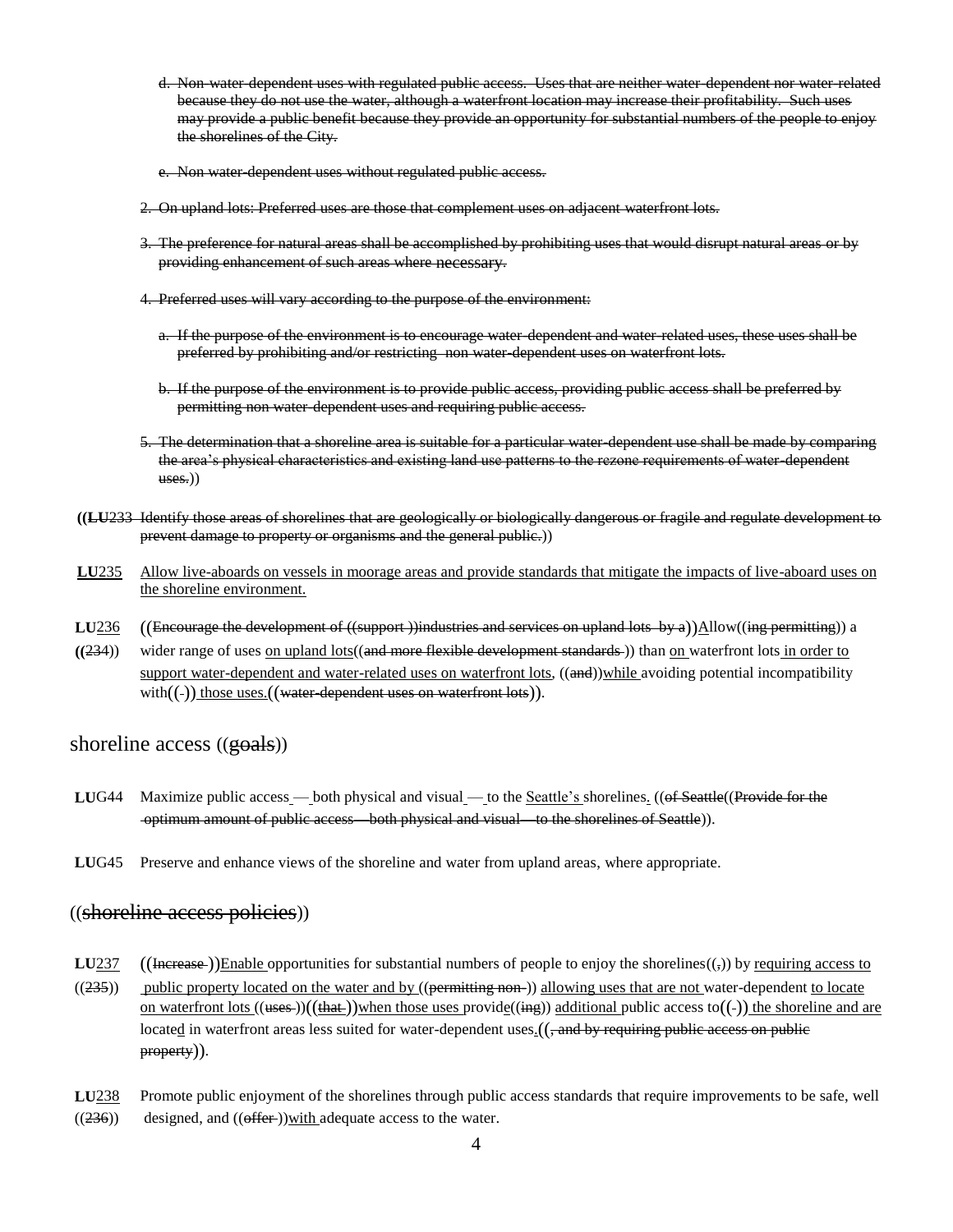- **LU**239 Encourage adopt-a-beach and other programs that promote voluntary maintenance of public access areas in the Shoreline District.
- **LU**240 ((Except for single-family residences, maintain))Maintain standards and criteria for providing public access except for
- $((237))$  lots developed for single-family residences.  $((\frac{1}{3} + 1)$  and private use of publicly owned or controlled shorelines)) to achieve the following:
	- 1. linkages between shoreline public facilities via trails, paths, etc., that connect boating and other recreational facilities.
	- 2. visible signage ((use of signs and graphies-))at all publicly owned or controlled shoreline and all required public access on private property.
	- 3. development of bonuses or incentives for the ((provision))development of public access on private property, if appropriate.
	- 4. provision of public access opportunities by public agencies such as the City, Port of Seattle, ((and ))King County and the State ((provide public access opportunities)) at new shoreline facilities and encourage these agencies to provide similar opportunities in existing facilities.
	- 5. ((standards and criteria for) view and visual access from upland and waterfront lots.
	- 6. encouragement of priority for operating requirements of water-dependent uses over preservation of views in those environments where water-dependent uses((-are encouraged)).
	- 7. protection and enhancement of views ((are protected and enhanced)) by limiting view blockage caused by offpremise signs and ((regulating))other signs.
- **LU**241 Waterways, which are public highway for watercraft providing access from land to water and from water to land platted  $((238))$  by the Washington State Harbor Line Commission for the convenience of commerce and navigation, in Lake Union and Portage Bay are for public navigation access and commerce, and( $(\cdot, \cdot)$ ) in general, the City shall not request that the designation be removed from waterways.  $((\text{The City may } \cdot \cdot))$ Request that waterways be vacated only when the  $((e))$ City reclaims the area as street right-of-way or for public park purposes. The City may request that the dry land portion of a waterway be redesignated for the additional purpose of providing permanent public access improvements.
- LU<sub>242</sub> Shorelines street ends are a valuable resource for public use,((and)) access and shoreline restoration. Design
- $((244))$  ((P))public or private use or development of street ends ((shall be designed))to enhance, rather than reduce, public access and to restore the ecological conditions of the shoreline.

# transportation in the shoreline ((transportation goals))

- **LUG46** Provide a transportation network that supports and enhances use of( $($ , $)$ ) and access to( $($ , $)$ ) the shorelines.
- LUG47 Relocate or demolish transportation facilities that are functionally or aesthetically disruptive to the shoreline, such as the aerial portion of the Alaskan Way Viaduct on the Central Waterfront between King Street and Union Street.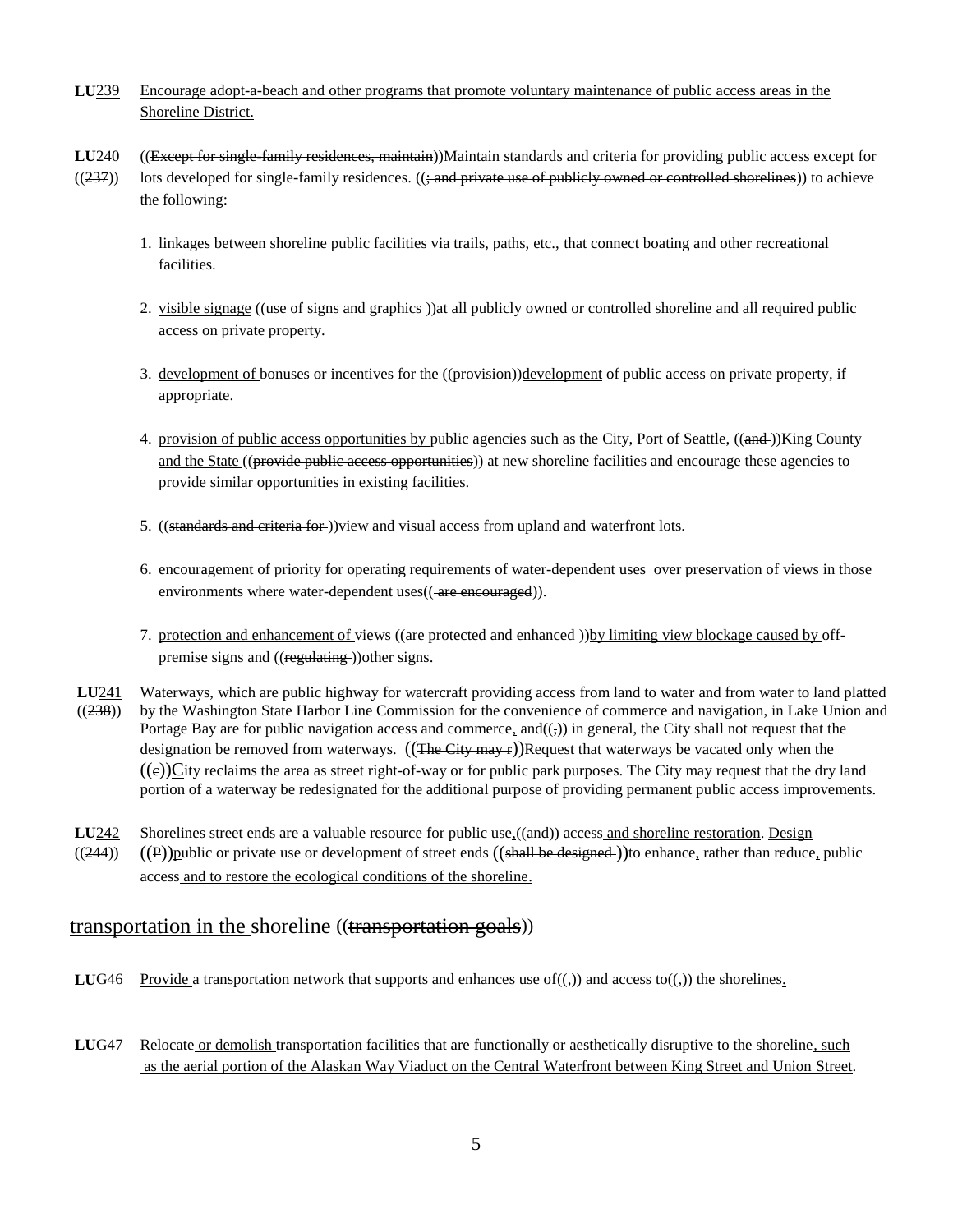## ((shoreline transportation policies))

- **LU**243 Encourage the transport of materials and cargo in the Shoreline District via modes having the least environmental  $((239))$  impact.
- LU<sub>244</sub> Encourage large vessels (cruise ships and cargo container ships) to connect to dock side electrical facilities or use other energy alternatives while in port, to reduce engine idling and exhaust emissions.
- **LU**245 Discourage and reduce overtime, vehicle parking on waterfront lots in the Shoreline.
- **LU**246 Encourage the maintenance and future development of inter-modal commuter ferry services, to complement
- $((240))$  other public transportation systems, from both intra-city locations and elsewhere in the region.
- **LU**247 Provide public transportation convenient to the shoreline.
- $((245))$
- LU<sub>248</sub> 1. Locate ((S))streets, highways, freeways and railroads ((should be located))away from the shoreline in order to  $((241))$  maximize the area of waterfront lots. Discourage  $s($ (S))treets, highways, freeways and railroads not needed for access to shoreline lots ((shall be discouraged ))in the Shoreline District. A replacement for the State Route 99 Viaduct (((only for seawall reconstruction and either)) with a tunnel ((with a surface roadway))and/or a surface roadway(())) may be located in the Shoreline District because it represents a critical link in the transportation network.
	- 2. To facilitate expeditious construction in an environmentally and fiscally responsible manner, standards for major state and regional transportation projects should be considered that will allow flexibility in construction staging, utility relocation, and construction-related mitigation and uses, provided that the projects result in no net loss of ecological function.
	- 3. Prohibit aerial transportation structures over 35 feet high, such as bridges and viaducts, on the Central Waterfront in the Shoreline Environments between King Street and Union Street, except for aerial pedestrian walkways associated with Colman Dock, in order to facilitate the revitalization of downtown's waterfront, provide opportunities for public access to the Central Waterfront shoreline, and preserve views of Elliott Bay and the land forms beyond.
- **LU**249 The primary purpose of waterways in Lake Union and Portage Bay is to facilitate navigation and commerce by  $((242))$  providing  $((\overline{\text{having}}\,(\overline{\text{invariant}}))\overline{\text{water-borne}}\,$  access to adjacent properties, access to the land for the loading and unloading of watercraft, and temporary moorage.  $((The *importance* of *w*))*W*aterways are also important for  $((in))$  providing$ public access from dry land to the water $((\frac{1}{18} \text{ also recognized})).$
- LU250 Public access shall be the preferred use for ((recaptured))vacated rights-of-way. Public rights-of-way may be used or  $((243))$  developed for uses other than public access, provided that such uses are determined by the City to be in the public interest, and that public access of substantial quality and at least comparable to that available in the right-of-way is provided.
- ((**LU**244 Shorelines street ends are a valuable resource for public use and access. Public or private use or development of street ends shall be designed to enhance rather than reduce public access.)

## ((conservation goals))shoreline protection and restoration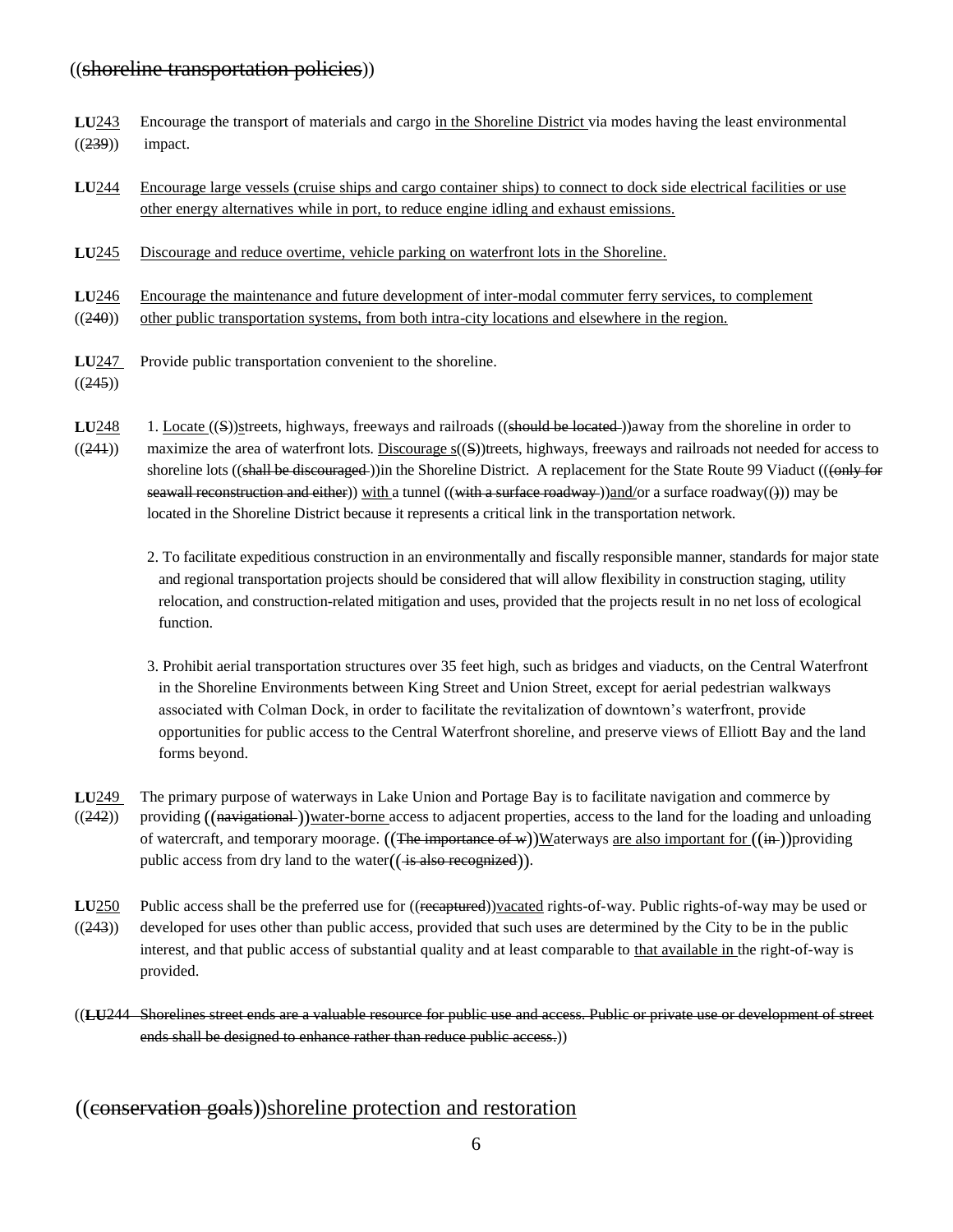- **LU**G48 Require that no net loss of ecological functions occur as a result of uses, development, shoreline modifications, maintenance activities or expansion of existing uses, development or shoreline modifications.
- ((LUG49 Insure that all future uses will preserve and protect environmental systems, including wild and aquatic life.
- **LU**G49 Identify those areas of shorelines that are geologically or biologically unstable, fragile or significant and regulate development to prevent damage to property, general public, aquatic and terrestrial species, and shoreline ecological functions.
- ((LUG50 Insure continuing scientific study of Seattle shoreline ecosystems.))
- LUG50 Preserve, protect and restore areas ((such as those))necessary for the support of ((wild ))terrestrial and aquatic life or  $((48))$  those identified as having geological or biological significance.
- LUG51 Use scientific information to guide shoreline protection, enhancement and restoration activities.
- **LU**G52 Address and minimize the impacts of sea level rise on the shoreline environment with strategies that also meet the three main goals of the SMP; to protect shoreline ecological functions, allow water-dependent uses and provide public access.
- **LU**G53 Encourage the establishment of marine protected areas, where appropriate.
- **LU**G55 Restore lower Duwamish watershed habitat and marine ecology while sustaining a healthy and diverse working waterfront in this urban industrial environment.
- **LU**G56 Strengthen the vitality of a functioning ecosystem within Watershed Resource Inventory Areas (WRIA) 8 and 9 by integrating development projects into their surrounding environments, by supporting a diversity of habitats, and by strengthening connections between habitats throughout each watershed.

# ((conservation policies))

- LU251 Use mitigation sequencing (the steps taken in the order listed, to avoid, rectify, minimize and/or compensate for the loss to ecological functions) to meet no net loss of ecological functions.
- **LU**252 Protect the natural environment of the shoreline through ((use and ))development ((standards ))regulations ((governing
- $((246))$  shoreline activities))that include $((\text{ing}))$  a requirement to use best management practices to control impacts from construction and development activities.
- **LU**253 Regulate development on ((Hentify))those areas of shorelines that are biologically significant or geologically (( $\Theta$ )  $((235))$  biologically dangerous or)) fragile  $((and$  regulate development ))to prevent  $((d\text{amage}-))$ harm to property, $((\text{--}or))$ organisms  $((and))$ or the general public.
- LU<sub>254</sub> Develop methods to measure both the impacts of development in the Shoreline District and the effects of mitigation so that no net loss of ecological function occurs through development projects.
- LU255 Monitor the benefits of mitigation techniques to determine which are best suited to meet the goal of no net loss of ecological function.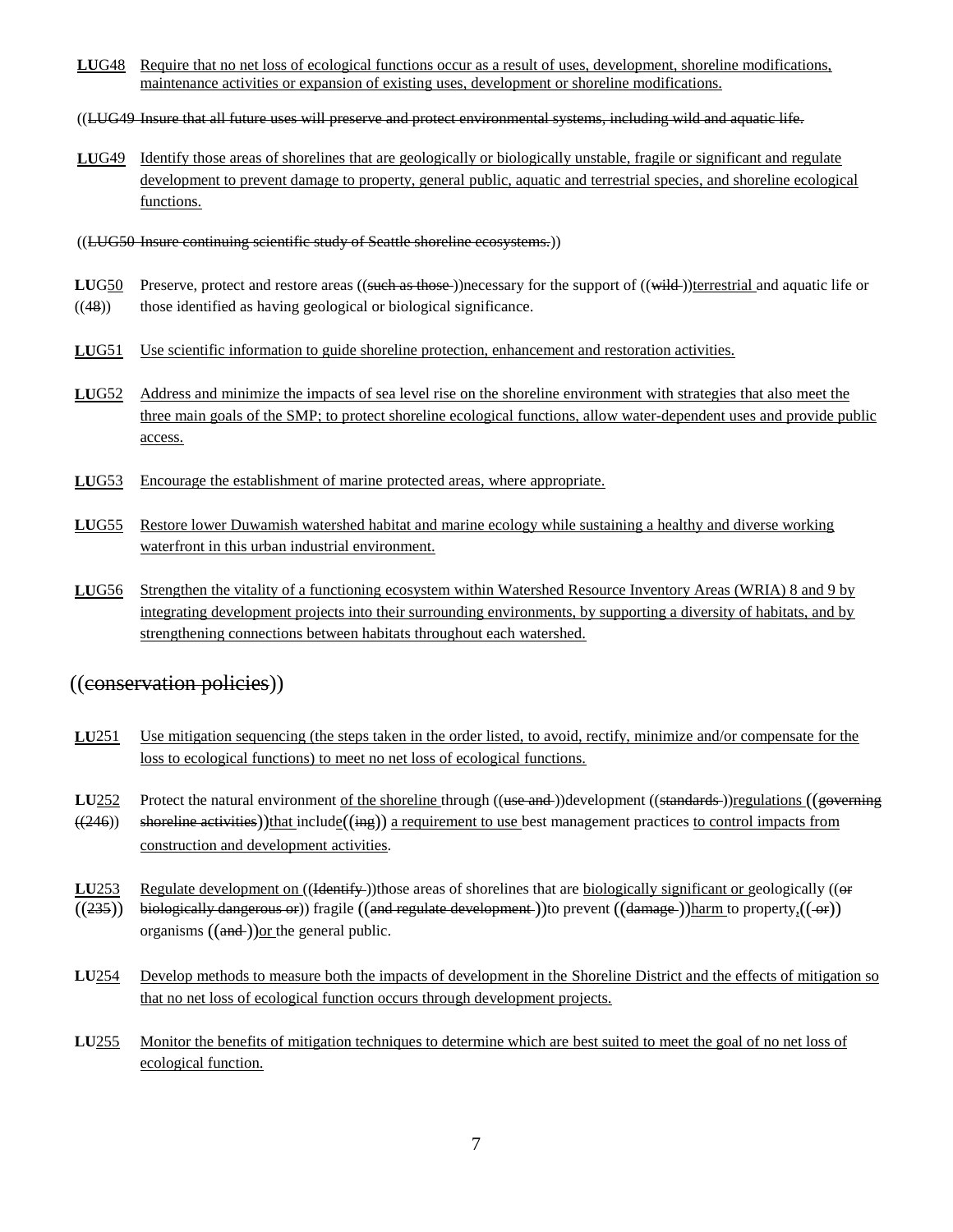- LU<sub>256</sub> Conserve existing shoreline vegetation and encourage new shoreline plantings with native plants, to protect habitat and other ecological functions, reduce the need for shoreline stabilization structures, and improve visual and aesthetic qualities of the shoreline.
- LU<sub>257</sub> Avoid development in  $((A))$ areas identified as special wildlife or priority saltwater or fresh water((fisheries)) habitat
- $((247))$  ((should be developed only if ))unless no feasible((reasonable)) alternative locations exist and ((then only if the project)) the new development is designed to ((minimize and ))mitigate impacts((habitat damage)).

**LU**258 Protect environmentally critical areas as set out in the policies for environmentally critical areas and modified to reflect the special circumstances of such areas in the Shoreline District.

- LU<sub>259</sub> Require that all commercial, industrial or other high intensity ((activity ))uses provide means for treating natural or
- $((248))$  artificial urban run-off to acceptable standards. Developments with industrial  $or((and))$  commercial uses that use or process substances potentially harmful to public health and/or aquatic life shall provide means to prevent((, to the extent possible, )) point and non-point discharge of those ((harmful)) substances.
- **LU**260 Consider the Lower Duwamish Watershed Habitat Restoration Plan (Weiner, K.S and Clark, J.A. 1996); the Port of Seattle Lower Duwamish River Habitat Restoration Plan and the WRIA 8 Chinook Salmon Conservation Plan and implementation documents and WRIA 9 Salmon Habitat Plan and implementation documents when conducting planning, permitting, mitigation and restoration activities within the Duwamish/Green River and Cedar River watersheds.
- **LU**261 ((Dredging and disposal of dredge materials shall be conducted in a manner that minimizes short and long-term  $((249))$  environmental damage.))Allow dredging in the minimum amount necessary for water-dependent uses, environmental mitigation or enhancement, clean-up of contaminated materials, and installation of utilities and bridges.
- **LU**262 Allow fill on submerged land that does not create dry land only where necessary and in a manner that minimize short and long term environmental damage for the operation of a water-dependent or water-related use, transportation projects of state-wide significance, installation of a bridge or utility line, disposal of dredged material in accordance with the Dredged Material Management Program, beach nourishment or environmental mitigation or restoration and enhancement. Design projects to ensure no net loss of ecological function through mitigation sequencing.
- **LU**263 Permit landfill that creates dry land only where necessary for ((the operation of a of a water-dependent or water-related ((250)) use, for the replacement of the State Route 99 Viaduct (only for seawall reconstruction and either a tunnel with a surface roadway or a surface roadway))transportation projects of statewide significance, repair of pocket erosion for water dependent and water related uses, beach nourishment, or for environmental ((wildlife habitat))mitigation or restoration and enhancement. Construct fill projects in a manner that minimizes short and long-term environmental damage and design projects to ensure no net loss of ecological function through mitigation sequencing. ((Large amounts of dry land may be created in Lake Union only if specifically approved by the Council for a public park purpose.))
- **LU**264 Work with other government agencies and shoreline users to reduce the input of pollutants, restore contaminated areas, control disposal of dredge spoils, and to determine the appropriate mitigation for project impacts.
- **LU265** Use a Restoration and Enhancement Plan to ((I))identify ((those))areas that have potential for shoreline habitat  $((251))$  restoration. Prioritize the restoration opportunities that will best achieve ecological improvement,  $((16 - 12)$ conditions, develop standards)) describe the appropriate restoration activities for the conditions in those areas, and provide incentives for achieving restoration of the shorelines. ((such standards.))
- **LU<sub>266</sub>** Support programs that inform the public about shoreline conservation practices $(\frac{1}{2})$  and identify methods by which  $((252))$  public and private shoreline owners or community groups may encourage  $((\overline{\text{width}}))$  aquatic and  $((\overline{\text{beta}}))$ terrestrial life, ((and))require such methods when appropriate, and provide incentives for such projects.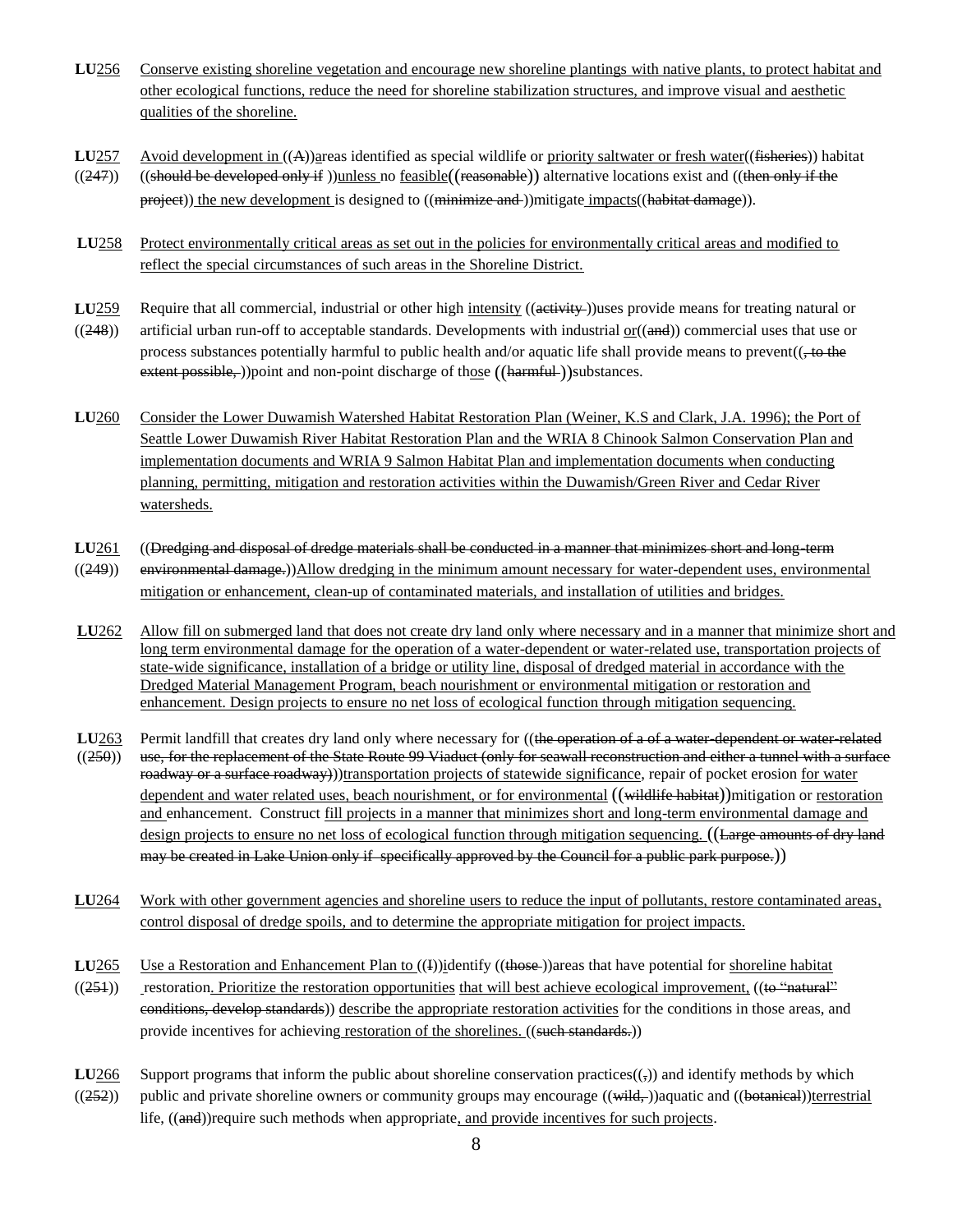- **LU**267 Support the scientific study of the shoreline ecosystems that will provide information to help( $(a$  continuously))
- $((253))$  update $((d))$  baseline condition information; to monitor  $((a$ gainst which to judge) the impact of any action; and to guide protection, restoration and enhancement activities to meet the no net loss requirements and implement the restoration plan.
- **LU**268 Where applicable, new or expanded development and maintenance shall include environmental cleanup and restoration of the shoreline to comply with any relevant state and federal law.

# shoreline economic development ((goals))

- **LUG57** Encourage economic activity and development ((of water-dependent uses-))by supporting the retention and expansion
- $((51))$  of existing water-dependent and water-related businesses on waterfront lots. ((and planning for the creation of new developments in areas now dedicated to such use.))

## ((economic development policies))

- **LU**269 ((Concentrate industrial and commercial shoreline uses by s)) Support((ing)) the retention and expansion of existing
- $((254))$  conforming water-dependent and water-related businesses, and  $((\neg$  blanning for))anticipate the creation of new waterdependent and water-related development( $(s)$ ) in areas now dedicated to such use.
- **LU**270 Identify and designate appropriate land adjacent to deep water for industrial and commercial uses that require such  $((255))$  condition( $($ , such as industry or commerce)).
- **LU**271 Provide regulatory and non-regulatory incentives for property owners to include public amenities and ecological  $((256))$  enhancement on private property.
- LU<sup>272</sup> ((Citywide: ))Identify and designate appropriate land for water-dependent business and industrial uses as follows:
- $((257))$   $((objectives for different types of water dependent businesses and industries:))$

#### **1. Cargo Handling Facilities**:

- a. Reserve space in deep water areas with adequate vessel maneuvering areas((backup space)) to permit the Port of Seattle and other marine industries to remain competitive with other ports.
- b. Work with the Port of Seattle to develop a long-range port((harbor)) plan in order to provide predictability for property owners and private industry in the Duwamish and in Elliott Bay.
- **2. Tug & Barge Facilities:** Retain Seattle's role as the Gateway to Alaska and ensure ample area is designated for uses that serve Puget Sound and Pacific trade.
- **3. Shipbuilding, Boat Building & Repairs**: Encourage a critical mass of facilities in Seattle in order to meet the needs of the diverse fleets that visit or have a home port in Seattle, including fishing, transport, recreation and military vessels.
- **4. Moorage**: Meet the long-term and transient needs of ((all of ))((Seattle's)) ships and boats, including fishing, transport, recreation and military. ((Locate))Support long-term moorage in sheltered areas close to services, and short-term moorage in more open areas. Support the efficient use of Fishermen's Terminal, Shilshole Bay Marina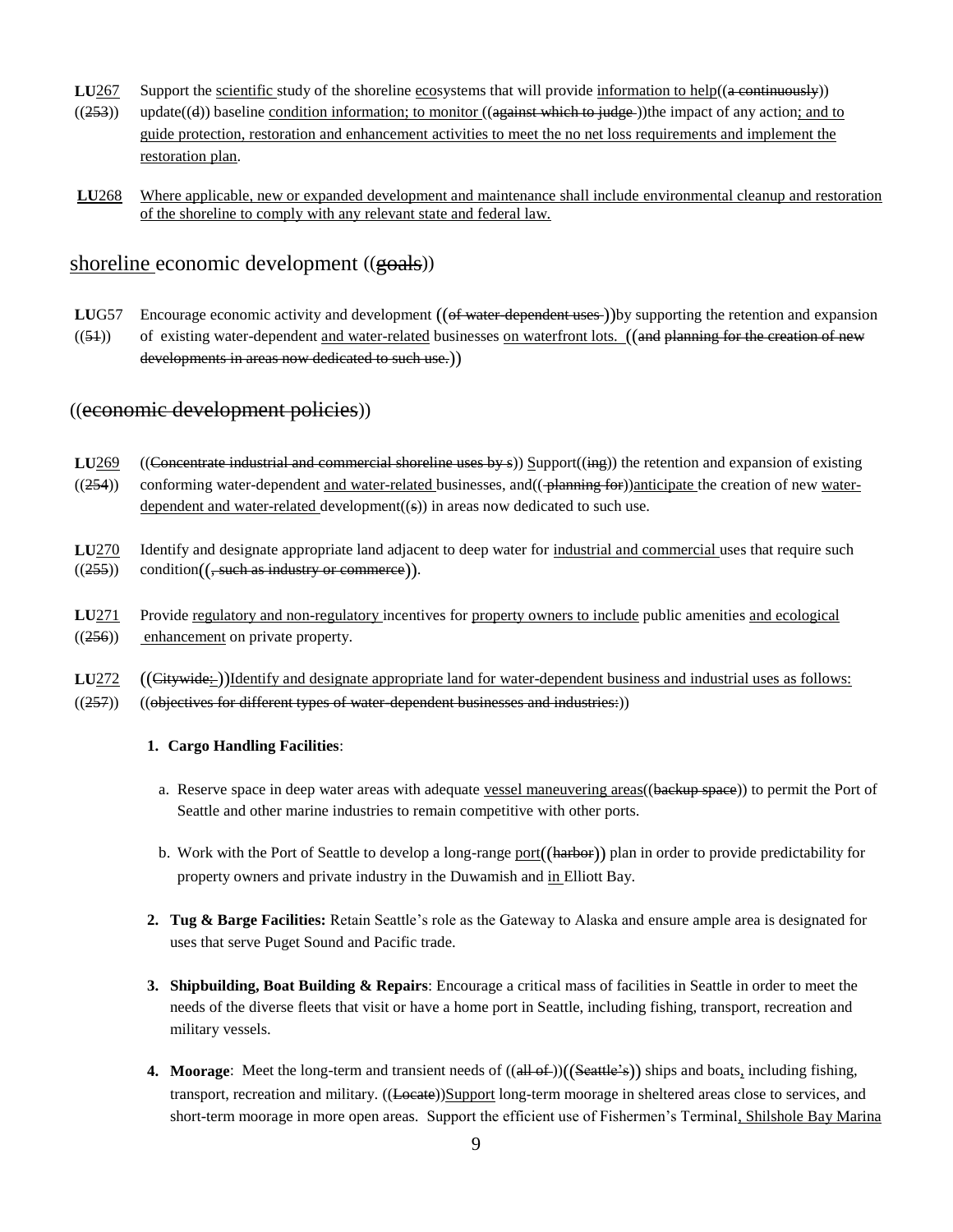and other public moorage facilities. Protect commercial and recreational moorage from displacement by encouraging the full use of submerged lands for recreational moorage in areas less suited for commercial moorage and less sensitive to environmental degradation. Require large recreational marinas to provide some commercial transient moorage as part of their facilities.

- **5. Recreational Boating**: Maintain diverse opportunities for recreational boaters to access the water. ((Seattle's unofficial status as a "boating capital." )) Allow a variety of boating facilities, from launching ramps for small "car top" or 'hand-carried" boats to major marinas. Encourage recreational moorage by providing both long-term and short-term moorage at marinas and short-term moorage at cultural and recreational sites. ((Provide long-term recreational moorage for residents and sufficient short-term moorage close to cultural and recreational centers for visitors.))
- **6. Passenger Terminals**: Maintain and expand the opportunity for convenient travel by ship to local and distant ports for residents and visitors. Encourage ((more-))passenger-only ferries on the Central Waterfront.
- **7. Fishing Industry**: Maintain a critical mass of support services including boat building and repair, moorage, fish processors, and supply houses to  $((\overline{\text{permit}}))$ allow Seattle fishermen to continue to service and have a home-port for their vessels in Seattle waters. Recognize the importance of the local fishing industry in supplying local markets and restaurants. Recognize the economic contribution of distant-water fisheries to Seattle's maritime and general economy.
- **LU<sub>273</sub>** Allow  $((a))$  multi-use  $((\text{connect})$  developments including uses that are not water-dependent or water-related where **((LU**G52)) the demand for water-dependent and water-related uses is less than the land available or ((when))if the use that is not water-dependent is necessary for the viability of ((supports-))the water-dependent uses. Such multi-use development  $shall((,))$  provide((d that the major use is water-dependent and that it provides)) public access to the shoreline and shoreline ecological restoration to achieve other Shoreline Master Program goals. ((yet maintains the economic viability of the use.))

## shoreline recreation ((goals))

**LU**G58 Manage and optimize publicly owned shorelines that are suitable for public recreation.  $((53))$ **LU**G59 Increase shorelines dedicated to public recreation and open space.  $((54))$ **LUG60** Identify, protect and reserve for public use and (( $\left(\Theta\right)$ ) enjoyment (( $\Theta$ )) areas in the Shoreline District (( $\Theta$ )  $\Theta$ ) areas in the Shoreline District ( $\Theta$ )  $((55))$  special shoreline qualities that cannot be easily duplicated))that provide a variety of public access activities and that connect to other public access sites so that public access is available throughout the City. **LU**G61 Allow increased opportunities for the public to enjoy water-dependent recreation, including boating, fishing,  $((56))$  swimming, diving and enjoyment of views.

((recreation policies))

((**LU**258 Allow for increased opportunity for the public to enjoy water-dependent recreation including boating, fishing, swimming, diving and enjoyment of views.))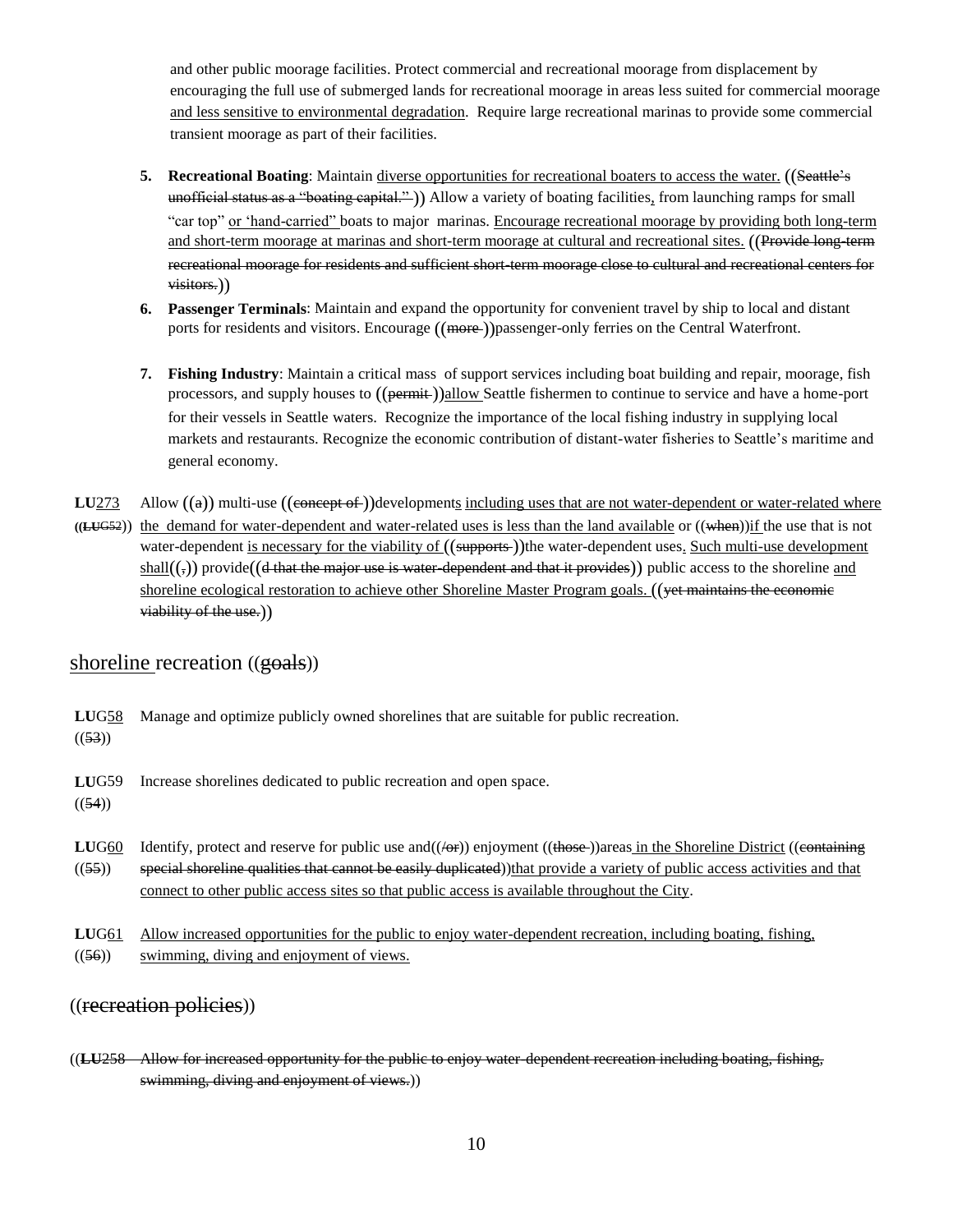- **LU<sub>274</sub>** Designate ((as suited))for water-dependent recreation areas ((having))where there are natural
- $((259))$  beaches, large amounts of submerged land  $((\text{area for } \text{moorage}))$  or sheltered water and  $((\text{the } \text{absence } \text{of}))$ where there is minimal heavy ship traffic ((and that is incompatible)) or land suitable for heavy industrial activity, while ((minimizing environmental impacts))protecting ecological functions.
- LU<sub>275</sub> Provide for recreational boating facilities including ((terminals,)) moorage and service facilities on publicly-owned  $((260))$  land and encourage the provision of such facilities on private property $((,$  if the environmental impact is acceptable)) in appropriate areas that minimize environmental impacts.

**LU**276 Increase publicly-owned shorelines, giving priority to those areas of the city that lack recreational facilities.  $((261))$ 

**LU**277 Explore alternatives to  $(($ <del>means  $($  other than  $)$ </del>)acquisition $((*)$ ) $((\nleftrightarrow))$  for providing $((e))$  public recreation at the shoreline  $((262))$  and on the water.

**LU**278 ((Use))Identify submerged lands that could be used for underwater parks((when feasible)).  $((263))$ 

# shoreline archaeological and historic resources ((goals))

- **LUG62** ((Appropriately designate sites and areas of shoreline having historic or cultural significance.))Encourage the  $((56))$  restoration, preservation and maintenance of areas of the shoreline having significant archaeological and historical significance.
- **LUG63** ((Support and e))Encourage the restoration of ((those areas or conditions))archaeological and historic features of the
- $((57))$  shoreline  $((\text{now unsuitable for private or public use}))$  where consistent with economic and environmental goals.

((**LU**G58 Upgrade and/or beautify the public shoreline.))

# ((shoreline archaeological and historic resources policies))

- **LU**279 ((Support and encourage the restoration, preservation and maintenance of areas of the shoreline having significant
- $((264))$  historical or cultural significance, and a program for shoreline restoration and beautification.))Designate, protect, preserve and support restoration of sites and areas of the Shoreline District having historic or cultural significance, including through landmark designation where appropriate.
- ((**LU**264 Consider protection of individual sites or aspects of areas identified as being of historical significance through landmark designation.))
- **LU**280 Avoid impacts to areas identified as archaeologically and historically significant, unless no reasonable alternative locations exist and impacts to the resource are mitigated.

# **SHORELINE ENVIRONMENTS**

The Shoreline Master Program must address a wide range of physical conditions and development settings along areas of the shoreline. The Shoreline Master Program prescribes different environmental protection measures, allowable use provisions and development standards for each of these areas of the shoreline. The method to account for different shoreline conditions is to assign an environment designation to each distinct shoreline section. The environment designation assignments provide the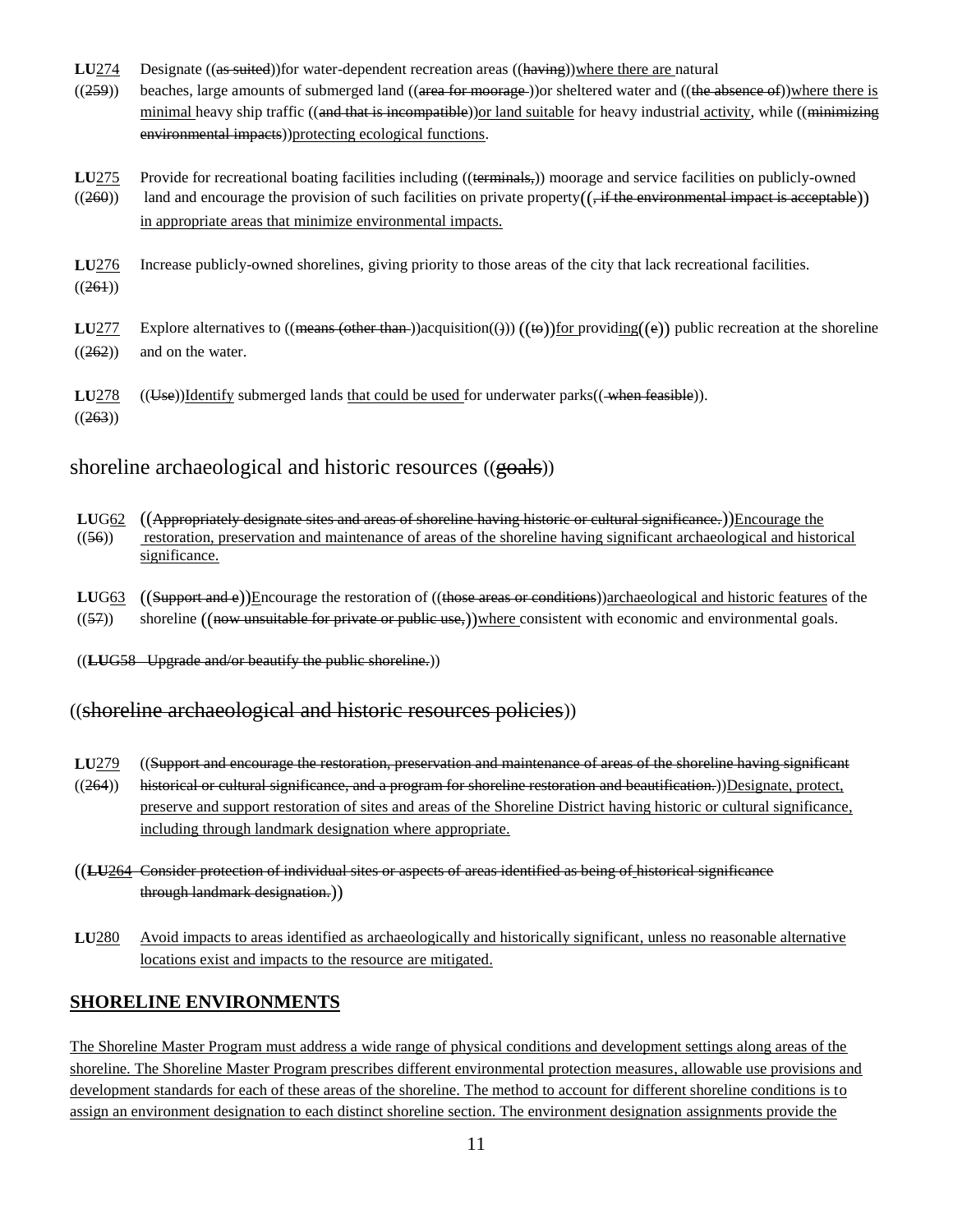framework for implementing shoreline policies and regulatory measures specific to the environment designations. The shoreline environments within Seattle's Shoreline District is divided into two broad categories; Conservancy and Urban and then subdivided further within these two categories.

The Conservancy shoreline environments are less developed and provide for areas of navigation, recreation and habitat protection. The Urban shoreline environments are areas that are more developed and provide for single family residential development and water-dependent and water-related uses. The Conservancy and Urban shoreline environments are described in the following goals and policies and displayed on Land Use Figure 1).

# **conservancy shoreline environment goals and policies**

**LU**G62 The conservancy shoreline environments are intended to provide for navigation, public access, recreation, protection and restoration and enhancement of ecological functions, in the Shoreline District, while allowing some development if designed to protect ecological functions.

# **Conservancy Management (CM) Environment.**

- **LU**G63 The purpose of the Conservancy Management Environment is to preserve and enhance the shoreline environment while providing opportunities for shoreline recreation
- **LU**281 Encourage restoration of ecological functions in areas where such function has been degraded.
- **LU**282 Accommodate water-oriented public infrastructure projects or such projects that require a waterfront location and that are compatible with the ecological functions of the area

## **Conservancy Navigation (CN) Environment**

- **LU**G64 The purpose of the Conservancy Navigation Environment is to preserve the shoreline environment while providing navigational use of the water.
- **LU**283 Allow in-water and over-water structures that are primarily for navigational purposes.
- **LU**284 Enhance and restore ecological function, where feasible, in areas where such function has been previously degraded.

## **Conservancy Preservation (CP) Environment**

- **LU**G64 The purpose of the Conservancy Preservation Environment is to preserve, enhance and restore the ecological functions in the Shoreline District
- **LU**285 Prohibit uses that substantially degrade the ecological functions or natural character of the shoreline.
- **LU**286 Prohibit commercial and industrial uses and non-water-oriented recreation.
- **LU**287 Prohibit parking that can be located outside the CP area.
- **LU**288 Limit access and utilities to those necessary to sustain permitted uses and activities.

## **Conservancy Recreation (CR) Environment**

- **LU**G64 The purpose of the Conservancy Recreation Environment is to preserve and enhance the shoreline environment while providing opportunities for shoreline recreation
- **LU**289 Prioritize public access, water-dependent recreation and other water-oriented uses compatible with ecological protection.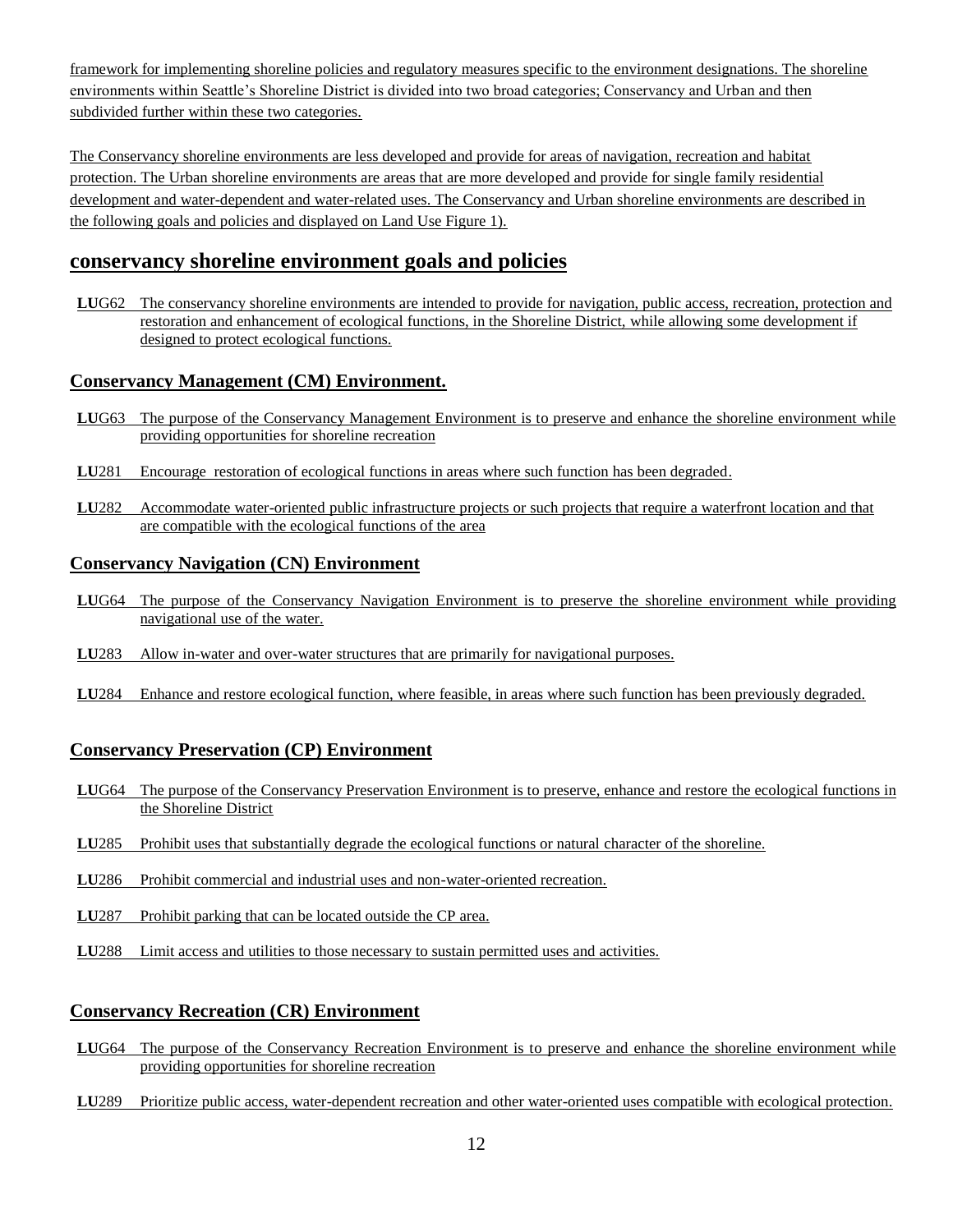## **Conservancy Waterway (CW) Environment**.

- **LU**G65 The purpose of the Conservancy Waterway Environment is to preserve and enhance the shoreline environment while providing access to the shoreline and water by watercraft
- **LU**291 Provide navigational access to adjacent properties, access to and from land for the loading and unloading of water craft and temporary moorage.
- **LU**292 Allow in- and over-water structures only where needed for navigational purposes, temporary moorage, minor vessel repair, pedestrian bridges and/or ecological restoration.
- **LU**293 Minimize impacts on navigation, public views and ecological functions.

#### **urban shoreline environment goal**

**LU**G66 The urban shoreline environments are intended to provide for increased development of the shoreline for residential, commercial and industrial uses while protecting ecological functions.

## **Urban Commercial (UC) Environment**

- **LU**G67 The purpose of the Urban Commercial Environment is to provide for water-oriented uses of the shoreline and for uses that are not water-oriented when shoreline restoration and enhancement or public access is provided.
- **LU**294 Allow uses that are not water-oriented only when in combination with water-dependent uses or in limited situations where they do not conflict with or limit opportunities for water-dependent uses or on sites where there is no direct access to the shoreline.
- **LU**295 Require visual access to the water through view corridors or other means for commercial and larger multifamily residential projects.
- **LU**296 Provide for public access to the shoreline and require shoreline environmental restoration and enhancement for uses that are not water-dependent.

## **Urban General (UG) Environment**

- **LU**G68 The purpose of the Urban General Environment is to provide for commercial and industrial uses in the Shoreline District where water access is limited.
- **LU**297 Allow commercial and industrial uses that are not water-dependent or water-related.
- **LU**298 Require visual public access where feasible.

## **Urban Harborfront (UH) Environment**

- **LU**G68 The purpose of the Urban Harborfront Environment is to provide for water-oriented uses (uses that are water-dependent, water-related, water-enjoyment or a combination of such uses)of the shoreline and for a mix of uses that are wateroriented and not water-oriented on lots where shoreline restoration and enhancement or public access is provided.
- **LU**299 Allow a mix of uses in recognition of this environment's roles in tourism and transportation, while ensuring a high degree of public access and recognizing the historic, environmental and anthropogenic natures of this area.
- **LU**300 Allow uses that are not water-oriented as part of mixed-use developments or in circumstances where they do not conflict with or limit opportunities for water-oriented uses.
- **LU**301 Allow uses that are not water-oriented on sites where there is no direct access to the shoreline.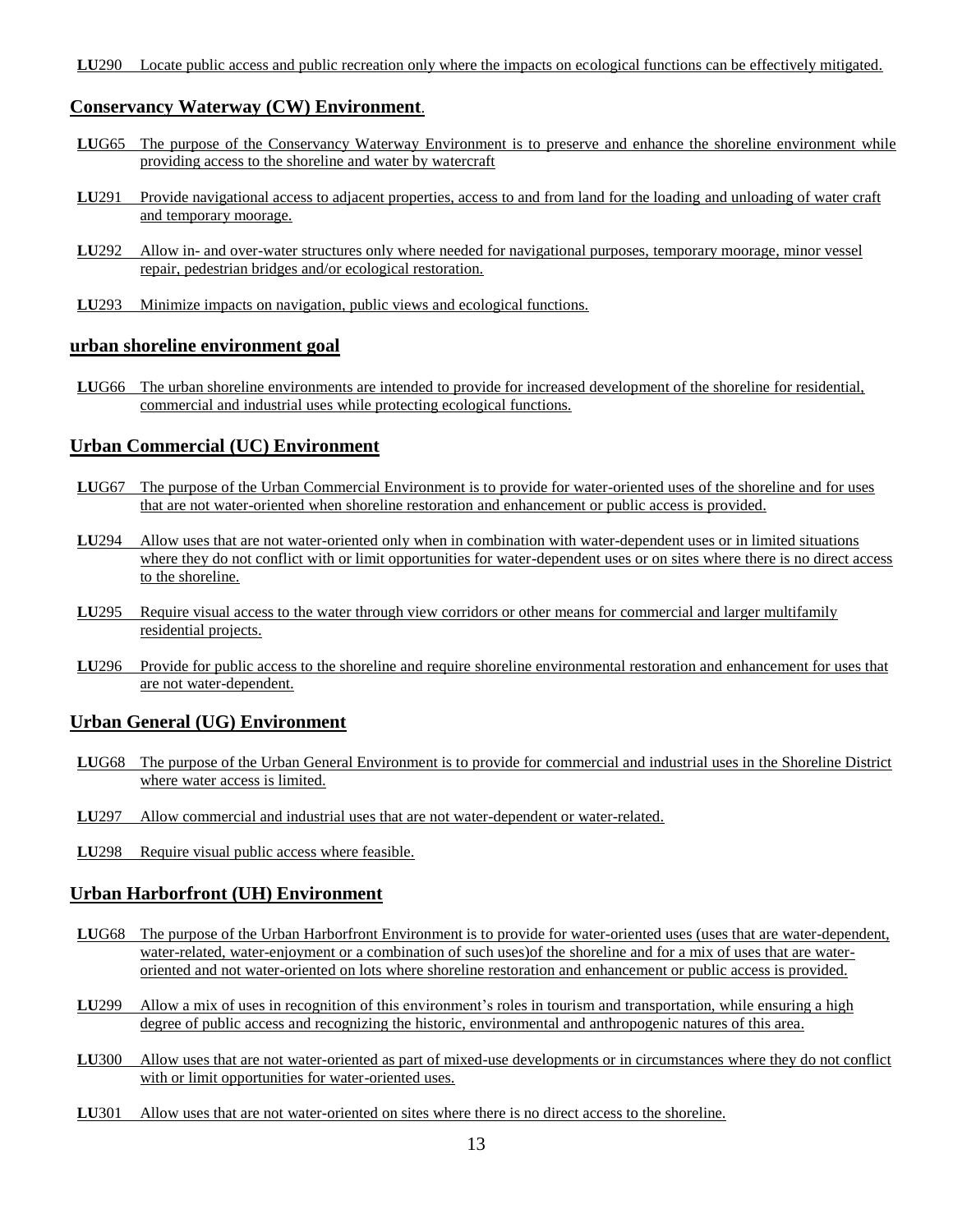- **LU**302 Allow uses that reflect the diversity of development in the area and support adjacent retail and tourism industry. On waterfront lots provide public access and opportunities for large numbers of people to access and enjoy the water in the form of restaurants and water-dependent recreational activities. Allow a broader range of uses on upland lots to support the tourist industry and retail core.
- **LU**303 Maintain and enhance views of the water and the landforms beyond the water to augment the harborfront's pedestrian environment and status as an important waterfront destination. Connections to east/west corridors and waterfront trails should be encouraged.
- **LU**304 Encourage and provide for physical public access to the water, where appropriate and feasible
- **LU**305 Development should support or enhance the existing historic character of the urban harborfront while balancing the need for ecological enhancement.

## **Urban Industrial (UI) Environment**

- **LU**G69 The purpose of the Urban Industrial Environment is to provide for water-dependent and water-related industrial uses on larger lots
- **LU**306 Allow uses that are not water dependent to locate on waterfront lots in limited circumstances and in a limited square footage on a site as part of development that includes water-dependent or water-related uses, where it is demonstrated that the allowed uses will benefit water-dependent uses and where the use will not preclude future use by waterdependent uses.
- **LU**307 Allow uses that are not water-dependent or water-related where there is no direct access the shoreline.

## **Urban Maritime (UM) Environment**

- **LU**G72 The purpose of the Urban Maritime Environment is to provide for water-dependent and water-related industrial uses on smaller lots.
- **LU**308 Design public access to minimize interference with water-dependent, water-related and industrial uses and is encouraged to be located on street ends, parks and other public lands.
- **LU**309 Allow uses that are not water dependent to locate on waterfront lots in limited circumstances and in a limited square footage on a site as part of development that includes water-dependent or water-related uses, where it is demonstrated that the allowed uses will benefit water-dependent uses and where the use will not preclude future use by waterdependent uses.
- **LU**310 Allow uses that are not-water-dependent or water-related on lots where there is no direct access to the shoreline.

## **Urban Residential (UR) Environment**

- **LU**G72 The purpose of the Urban Residential Environment is to provide for residential use in the Shoreline District when it can be developed in a manner that protects shoreline ecological functions.
- **LU**311 Provide for single-family residential use of the shoreline in areas that are not suited for industrial and commercial use.
- **LU**312 Provide development standards that allow residential development and protect ecological functions, such as shoreline armoring standards and structure setback regulations.
- **LU**313 Multifamily development is not a preferred use in the Shoreline District and should be limited to locations where allowed as of January 2011.
- **LU**314 Require public access as part of multifamily development of greater than four units.
- LU315 Provide for access, utilities and public services to adequately serve existing and planned development.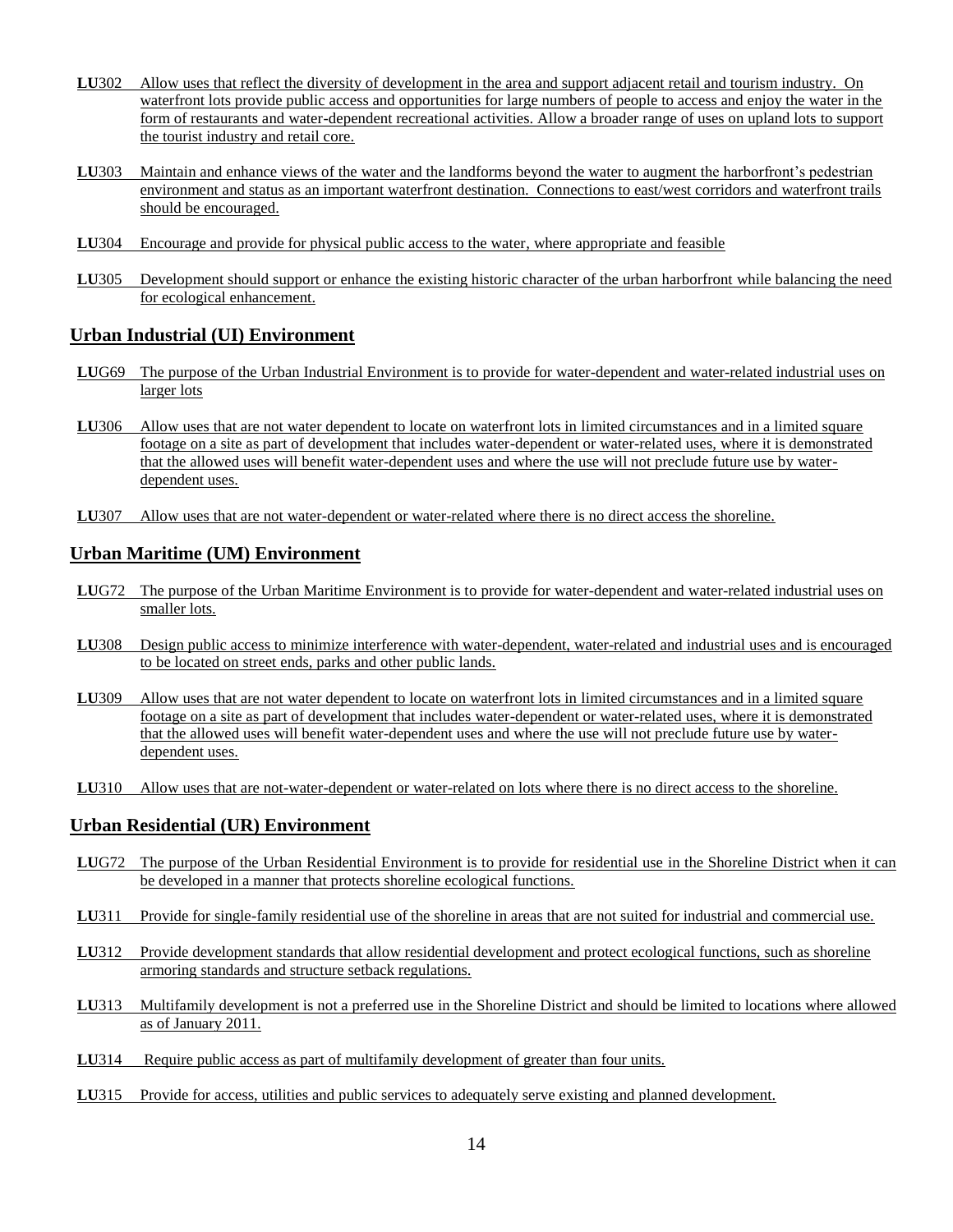# **shorelines of statewide significance**

In addition to the goals and policies of each shoreline environment the following goals apply to all shorelines of statewide significance under the jurisdiction of the Shoreline Master Program, which include: Puget Sound, the Duwamish River (shorelines from the south city limits north to South Massachusetts on the east side and Southwest Bronson Street on the west side, and including Harbor Island and the East and West Duwamish Waterways), Lake Washington and Union Bay to the Montlake Bridge.

**LU**316 Protect the ecology of natural beaches and fish migration routes, including the natural processes associated with feeder bluffs.

**LU**317 Encourage and enhance shoreline recreational activities, particularly in developed parks.

**LU**318 Provide for quality public access to the shoreline.

**LU**319 Preserve views of Puget Sound and the land forms beyond, as well as views of Lake Washington and Union Bay.

**LU**320 Preserve and enhance the resources of natural areas and fish migration routes, feeding areas and spawning areas.

# height in the shoreline district ((policy))

- **LU**321 The 35-foot height limit provided in the Shoreline Management Act shall be the standard for maximum height in the ((270)) Seattle Shoreline District. Exceptions in the development standards of a shoreline environment may be made consistent with the Act and with underlying zoning and special districts where:
	- 1. a greater height will decrease the impact of the development on the ecological condition;
	- 2. a greater height will not obstruct views from public trails and viewpoints;
	- 3. a greater height will not obstruct shoreline views from a substantial number of residences, and will serve a beneficial((the))public interest ((will be served)); ((and))
	- 4. greater height is necessary for bridges, or equipment of water dependent or water-related uses or manufacturing uses; or
	- 5. greater height is necessary to allow for the replacement of the State Route 99 Viaduct (only for seawall reconstruction and either a tunnel ((with a surface roadway) or a surface roadway).
- **LU**322 Heights lower than 35 feet shall be the standard for structures overwater.
	- $((d. a reduced height is warranted because of the underlying residual zone; or))$
	- ((e. a reduced height is warranted because public views or the views of a substantial number of residences could be blocked.))

SMP process ((goal))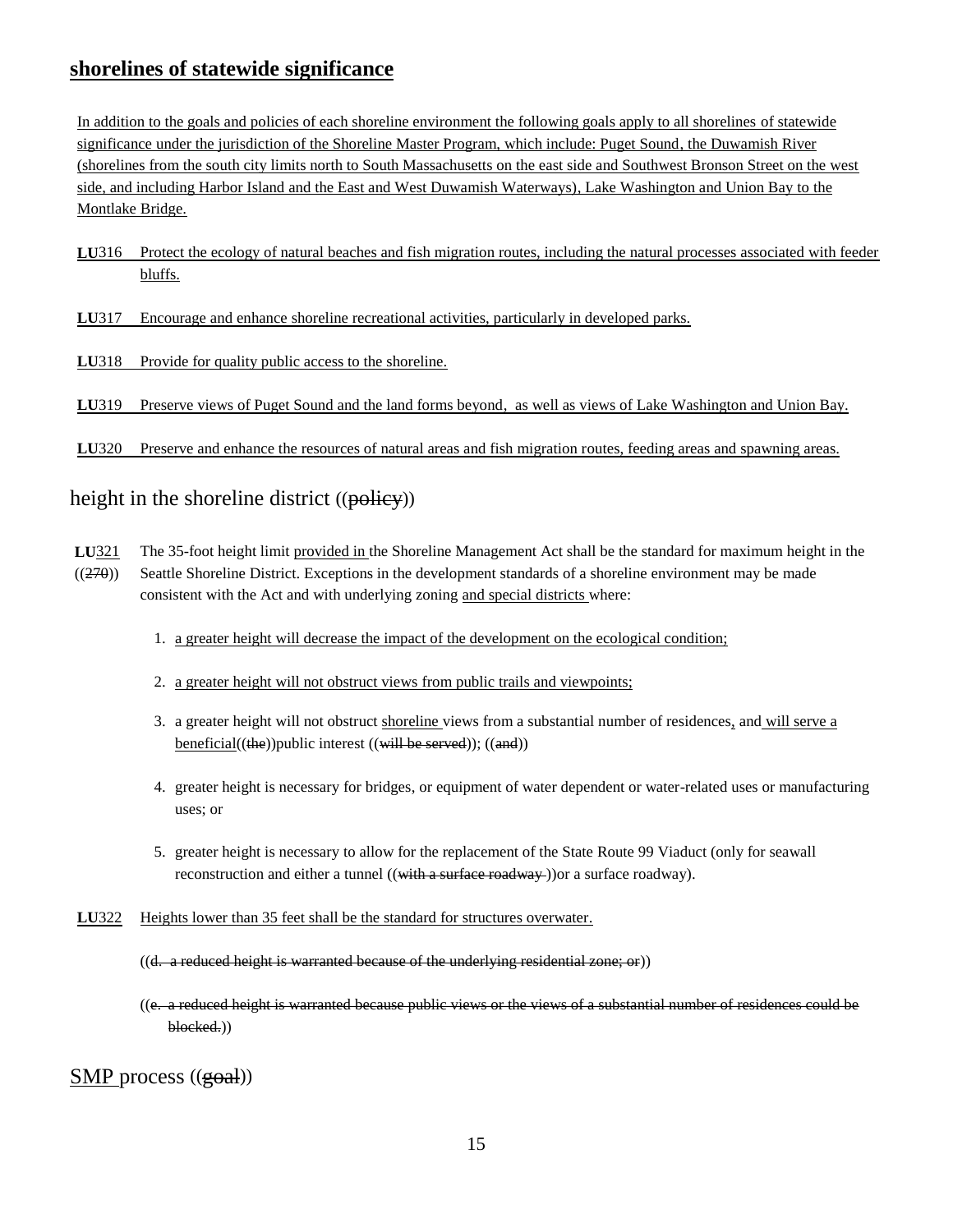**LU**G73 Continue shoreline planning by periodically updating the inventory, goals, policies and regulations to respond to ((59)) changing attitudes and conditions in Seattle's shorelines.

## ((process policy))

**LU**323 Conduct periodic assessments of the performance of and the need for change in the Shoreline Master Program.  $((266))$ 

## ((area objectives for Seattle's shorelines goals

- **LU**G60 Recognize the unique opportunities in different areas of our shorelines to accommodate different types of waterdependent businesses and shoreline recreation, and to protect and enhance natural areas and views of the water.
- **LU**G61 Restore Lower Duwamish Watershed habitat while maintaining the urban industrial nature of the area, its neighborhoods and the importance of sustaining a healthy and diverse working waterfront and marine ecology.
- **LG**62 Strengthen the vitality of a functioning ecosystem within the Lower Duwamish Watershed by integrating projects into their surrounding environments, by supporting a diversity of habitats, and by strengthening connections between habitats throughout the Watershed.

# area objectives for Seattle's shorelines policies

- **LU**267 The Lower Duwamish Watershed Habitat Restoration Plan (December, 1996, as may be amended from time to time) should be considered by agencies when conducting planning or permitting activities within the watershed.
- **LU**268 It is the intent of the Area Objectives to indicate which of the Shoreline Areas Goals and Policies are to be met on each specific section of shoreline. The Management System for Appropriate Uses as required by the Shoreline Management Act shall consist of the Area Objectives for the diverse areas of Seattle's shorelines, the purposes of the shoreline environments, the shoreline environment designations, and the use regulations and development standards of the Land Use Code.
- **LU**269 The area objectives for Seattle Shorelines illustrated in Land Use Figure 1 are as follows:

#### **1. Area Objectives For Shorelines Of Statewide Significance**

- a. Puget Sound (Residential/ Recreational Areas)
	- (The Puget Sound area includes all of the shorelines on Puget Sound within the City limits, except the Shilshole area, Elliott Bay, the Harborfront and the Duwamish Waterways.)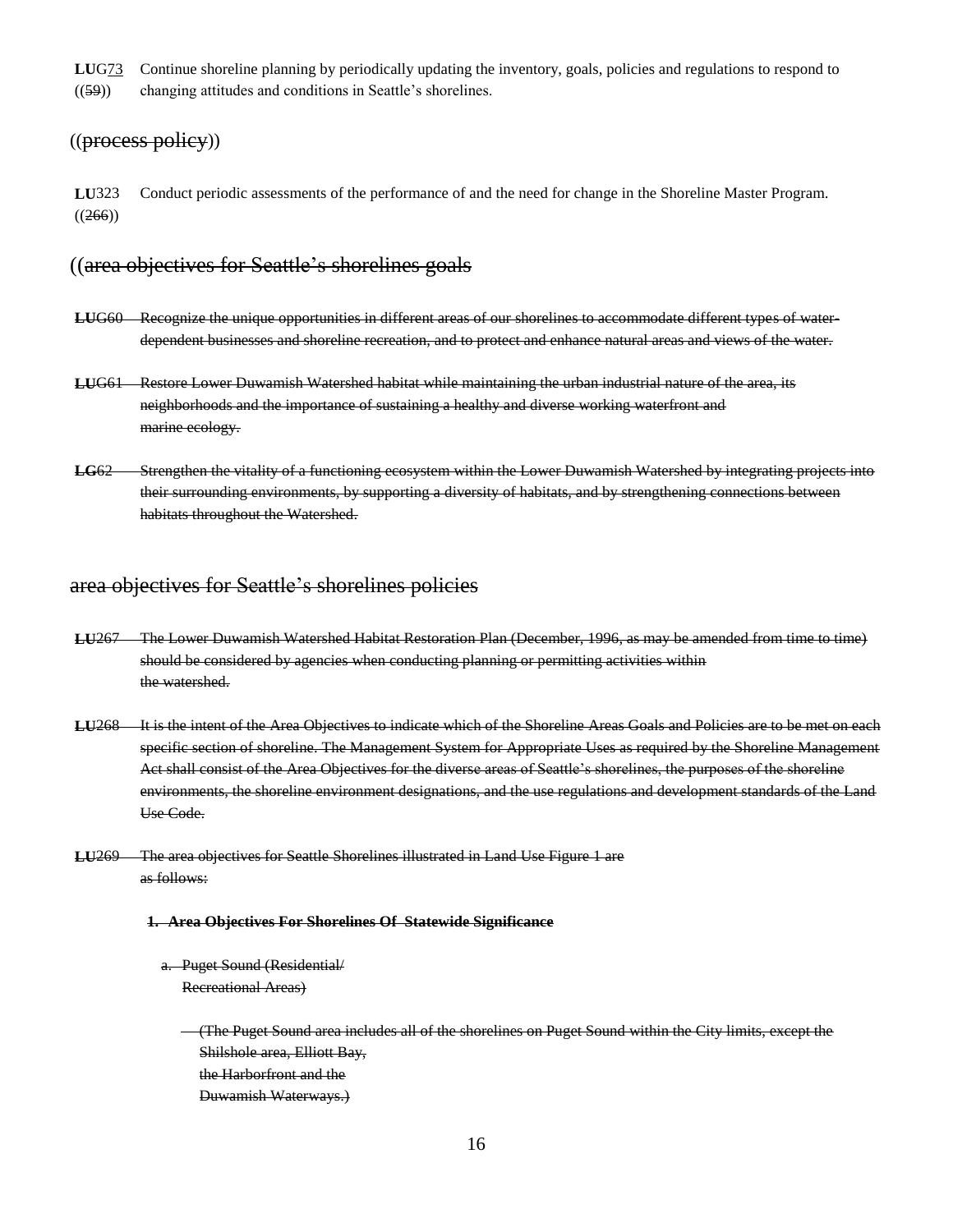- **•** Protect the fragile ecology of the natural beaches and fish migration routes.
- Encourage and enhance shoreline recreational activities, particularly in developed parks.
- **•** Provide for quality public access to the shoreline.
- **•** Preserve and enhance views of the water.
- Protect areas developed for residential use in a manner consistent with the Single-family and Multi-family Residential Area Policies.
- b. Elliott Bay
	- (The Elliott Bay area is all shoreline area from 24th Avenue West to SW Atlantic Street, except the Harborfront, Harbor Island and the Duwamish Waterways.)
		- Reserve waterfront lots for major port terminals, large water-dependent and water-related manufacturing and industrial facilities, and major water dependent recreational developments.
		- Choose shoreline environments that are appropriate for recreational and industrial uses based on water depth, amount of dry land, topography, and truck and rail access.
		- **•** Protect and enhance migratory fish routes and feeding areas.
- c. Harborfront (Central Waterfront)
- (The Harborfront area is the shoreline area from Bay Street on the north to S. Jackson Street on the south.)
	- Encourage economically viable marine uses to meet the needs of waterborne commerce.
	- Facilitate the revitalization of downtown's waterfront.
	- Provide opportunities for public access and recreational enjoyment of the shoreline.
	- Preserve and enhance elements of historic and cultural significance.
	- **•** Preserve views of Elliott Bay and the land forms beyond.
- d. The Duwamish
	- (The Duwamish area includes the Duwamish river from the south city limits north to South Massachusetts on the east side and Southwest Bronson Street on the west side, and including Harbor Island and the East and West Duwamish Waterways.)
	- Preserve the statewide interest by encouraging industrial and port uses in this area, where such uses are already concentrated, while also protecting migratory fish routes.
	- Protect Kellogg Island as an important natural resource for fish and wildlife habitat and the opportunity for the public to view those resources.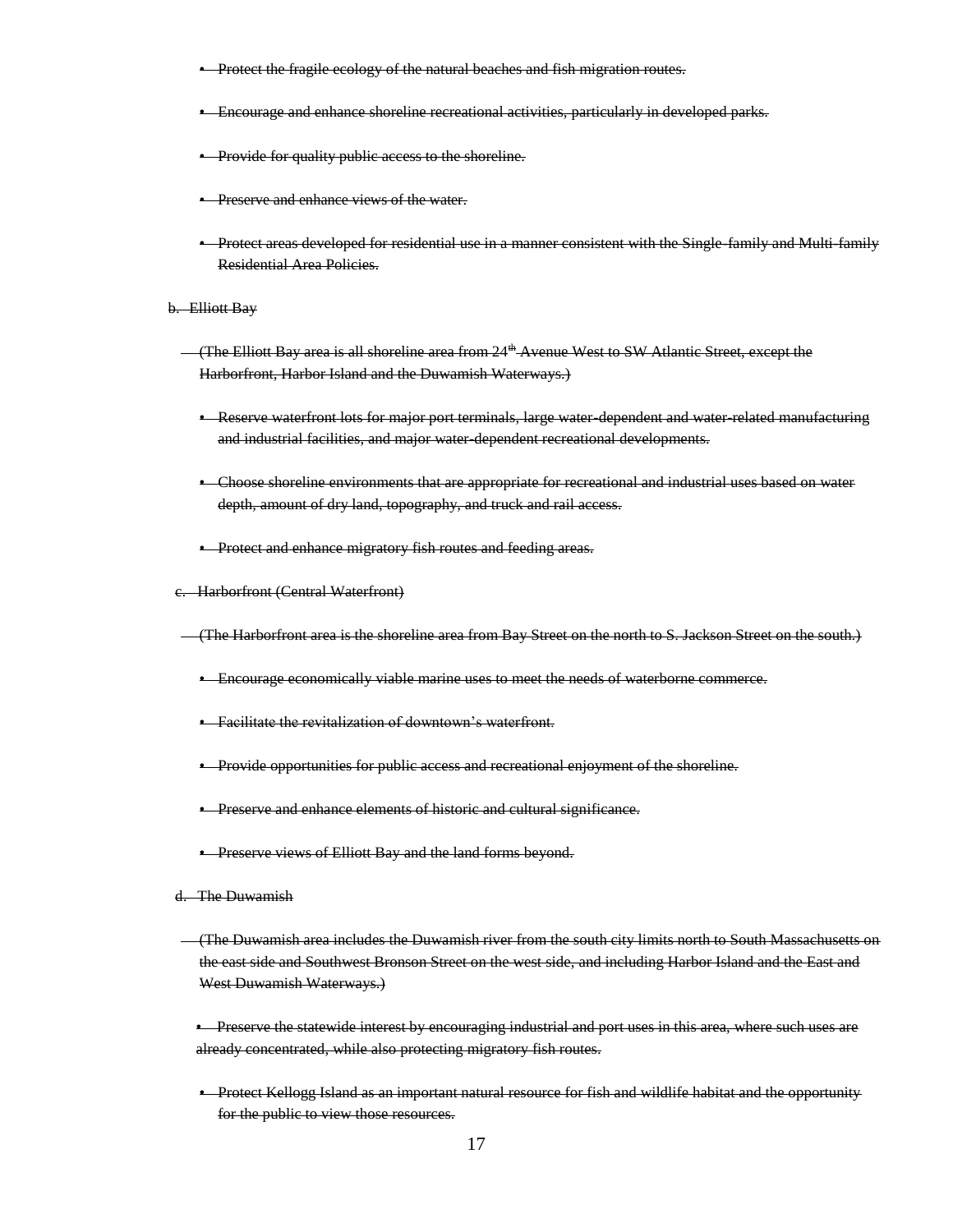- Work with appropriate government agencies and shoreline users to reduce the input of pollutants, restore contaminated areas and regulate disposal of dredge spoils.
- Increase public access and recreational opportunities through the Duwamish Public Access Plan.
- e. The Shilshole Area
- (The Shilshole area is the shoreline area from NW  $80<sup>th</sup>$ -Street on the north, to the Chittenden Locks.)
	- Retain the strong, water-dependent recreational character of the area. Water-dependent recreational uses and their supporting services are the preferred uses for this area.
	- **•** Permit non-water-dependent commercial uses when providing access to the water, protecting views and not usurping land usable for future water-dependent recreational uses.
	- On waterfront lots, new residential uses may be permitted when adjacent to existing residences. Protect the fish migration routes.
- f. Lake Washington and Union Bay
- (The Lake Washington area is the shoreline area on Lake Washington from the north to south city limits, including Union Bay, to the Montlake Bridge.)
	- **•** Preserve the resources of natural areas and fish migration, feeding areas and spawning areas.
	- Provide quality public access to the shoreline by encouraging and enhancing shoreline recreational activities, particularly in developed parks.
	- Preserve and enhance views of the water.
	- Protect developed residential and commercial areas in a manner consistent with adopted land use policies.
- Union Bay:
	- **•** Protect fragile natural environments.
	- **•** Provide opportunities for the public to enjoy the natural environment.

#### **2. Area Objectives For Other Shoreline Areas**

- a. The Ship Canal
	- (The Ship Canal area includes the Lake Washington Ship Canal from the Chittenden Locks to the Fremont Bridge.)
		- Retain and encourage the important role that the Ship Canal plays in state, regional and local fisheries by reserving the Ship Canal primarily for water-dependent and water-related uses. Non-water-dependent uses shall be restricted, prohibited or allowed only on a limited basis by the selection of shoreline environments that favor water dependent uses.